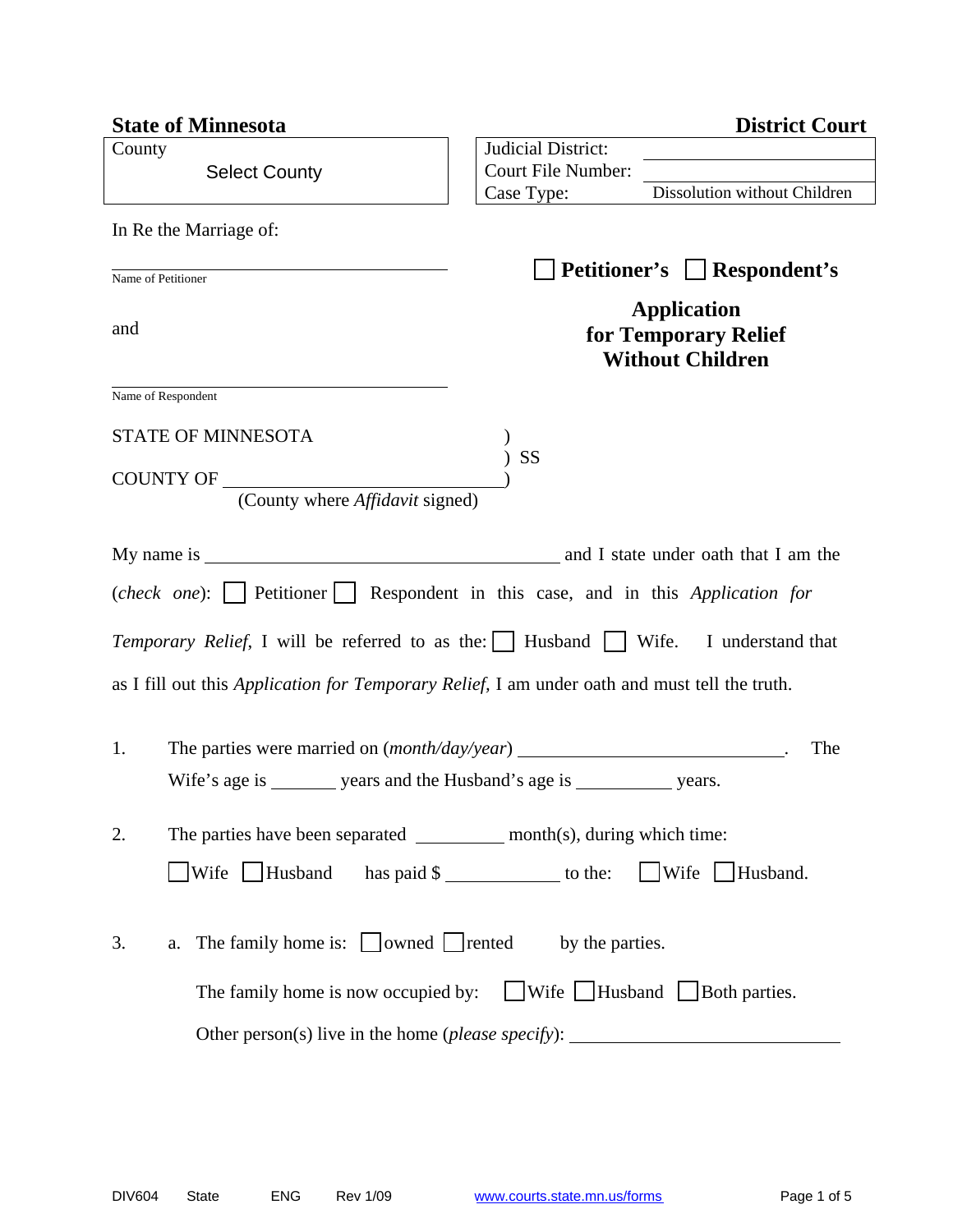- b. The wife has \_\_\_\_\_\_\_\_\_\_\_\_ nonjoint child(ren) from a previous marriage or relationship. The wife:  $\Box$  pays  $\Box$  receives  $\$\underline{\hspace{1cm}}$  per month for the support of the nonjoint child(ren).
- c. The husband has \_\_\_\_\_\_\_\_\_ nonjoint child(ren) from a previous marriage or relationship. The husband:  $\Box$  pays  $\Box$  receives  $\$\underline{\hspace{1cm}}$  per month for the support of the nonjoint child(ren).
- 4. The parties have the following assets:

|                | <b>Description of Asset</b> | Wife uses or in<br>wife's name | <b>Husband uses</b><br>or in Husband's<br>name                                                                              | <b>Both use or in</b><br>both names |
|----------------|-----------------------------|--------------------------------|-----------------------------------------------------------------------------------------------------------------------------|-------------------------------------|
| $a_{-}$        | Car market value            | $\frac{\text{S}}{\text{S}}$    | \$<br><u> a shekara ta 1999 a shekara ta 1991 a shekara ta 1991 a shekara ta 1991 a shekara ta 1991 a shekara ta 1991 a</u> |                                     |
|                | Balance due                 |                                | \$                                                                                                                          |                                     |
|                | Year/Make                   |                                |                                                                                                                             |                                     |
| $\mathbf{b}$ . | Stocks, Bonds, Notes        | $\mathbb{S}$                   | \$                                                                                                                          |                                     |
|                | c. Cash and Savings         | \$                             | \$                                                                                                                          |                                     |
|                | d. Accounts Receivable      |                                | \$                                                                                                                          |                                     |
| e.             | Homestead/Real Estate       | \$                             |                                                                                                                             |                                     |

5. Secured debts (not including those listed above and not including homestead; attach additional sheets, if necessary):

| <b>Name of Creditor</b> | <b>Balance Due</b> | <b>Monthly</b><br><b>Payment</b> | <b>Party</b><br>Obligated | <b>Security</b><br><b>Pledged</b> |
|-------------------------|--------------------|----------------------------------|---------------------------|-----------------------------------|
|                         | \$.                | <sup>\$</sup>                    |                           |                                   |
|                         | \$                 | \$.                              |                           |                                   |
|                         |                    |                                  |                           |                                   |
|                         |                    |                                  |                           |                                   |
|                         |                    |                                  |                           |                                   |

6. Necessary Monthly Expenses (for you and the child(ren) if the child(ren) live with you):

| <b>Monthly Expense</b> | Wife/Husband<br><b>Expenses</b> | <b>Nonjoint Child(ren)</b><br><b>Expenses</b> |
|------------------------|---------------------------------|-----------------------------------------------|
| a. Rent                |                                 |                                               |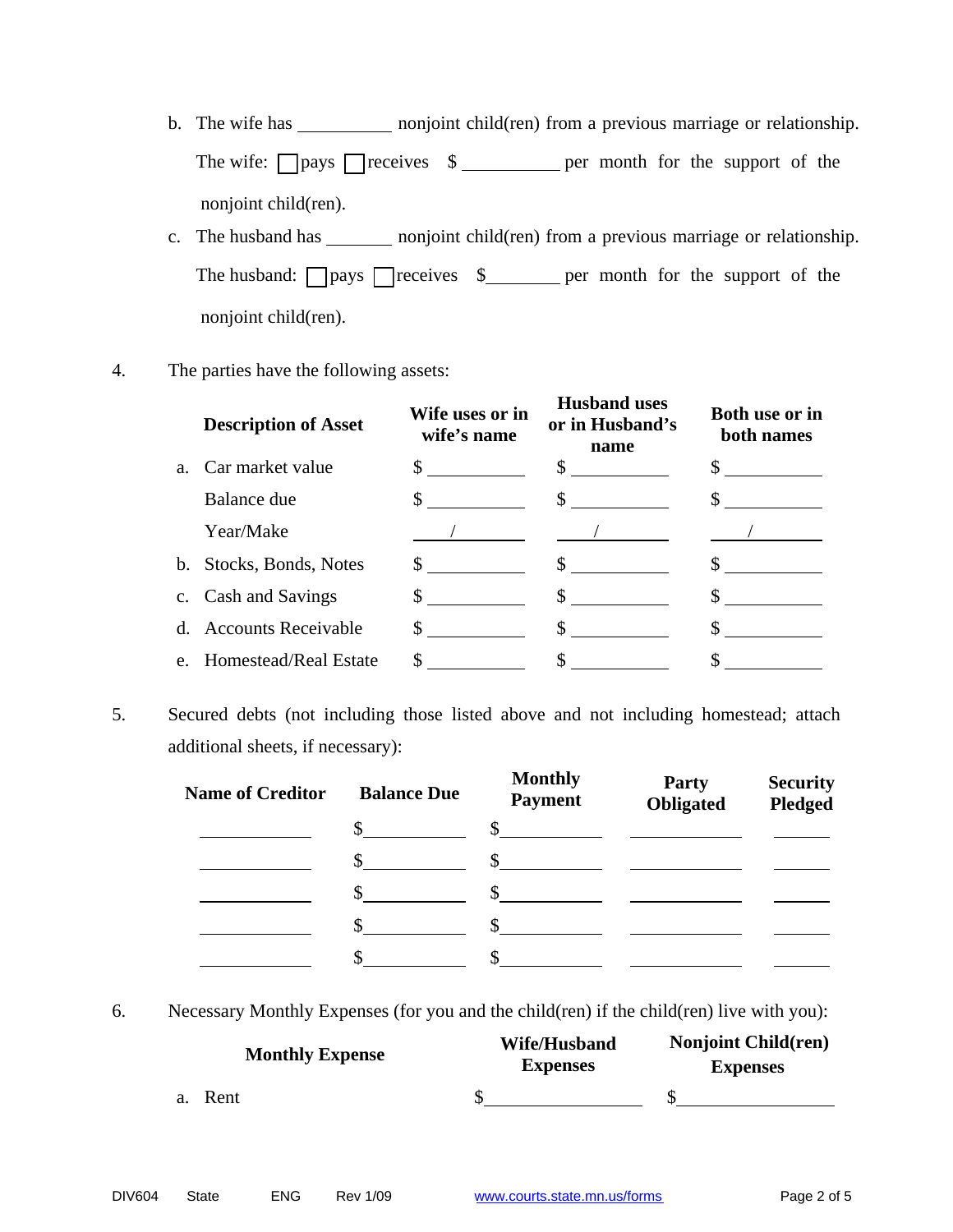| b.             | Mortgage payment                | \$                                                                                                                                                                                                                                                                                                                                                                                                                                     | \$                          |
|----------------|---------------------------------|----------------------------------------------------------------------------------------------------------------------------------------------------------------------------------------------------------------------------------------------------------------------------------------------------------------------------------------------------------------------------------------------------------------------------------------|-----------------------------|
| $\mathbf{C}$ . | Contract for Deed payment       | \$                                                                                                                                                                                                                                                                                                                                                                                                                                     | $\frac{\sqrt{2}}{2}$        |
| d.             | Homeowner's insurance           | \$                                                                                                                                                                                                                                                                                                                                                                                                                                     | s                           |
| e.             | <b>Real Estate taxes</b>        | \$                                                                                                                                                                                                                                                                                                                                                                                                                                     | s                           |
| f.             | <b>Utilities</b>                | \$                                                                                                                                                                                                                                                                                                                                                                                                                                     | $\frac{1}{2}$               |
| g.             | Heat                            | \$                                                                                                                                                                                                                                                                                                                                                                                                                                     | $\frac{\sqrt{2}}{2}$        |
| h.             | Food                            | \$                                                                                                                                                                                                                                                                                                                                                                                                                                     | $\frac{\text{S}}{\text{S}}$ |
| i.             | Clothing                        | \$                                                                                                                                                                                                                                                                                                                                                                                                                                     | $\frac{1}{2}$               |
| 1.             | Laundry and Dry Cleaning        | $\frac{1}{2}$                                                                                                                                                                                                                                                                                                                                                                                                                          | s                           |
| k.             | <b>Medical and Dental</b>       | \$                                                                                                                                                                                                                                                                                                                                                                                                                                     | $\frac{1}{2}$               |
| 1.             | Transportation                  | \$                                                                                                                                                                                                                                                                                                                                                                                                                                     | $\frac{1}{2}$               |
|                | m. Car Insurance                | \$                                                                                                                                                                                                                                                                                                                                                                                                                                     | $\frac{1}{2}$               |
| $n_{\cdot}$    | Life Insurance                  | \$                                                                                                                                                                                                                                                                                                                                                                                                                                     | $\frac{1}{2}$               |
| 0.             | Recreation/Travel               | $\mathbb{S}$<br><u> 1990 - Johann Barbara, martin a</u>                                                                                                                                                                                                                                                                                                                                                                                | $\frac{1}{2}$               |
| p.             | Newspapers/Magazines            | \$                                                                                                                                                                                                                                                                                                                                                                                                                                     | s                           |
| q.             | Social, Church obligations      | \$                                                                                                                                                                                                                                                                                                                                                                                                                                     | $\frac{1}{2}$               |
| r.             | Personal Allowances/Incidentals | \$<br><u> 1990 - Johann Barbara, martin a</u>                                                                                                                                                                                                                                                                                                                                                                                          | $\frac{1}{2}$               |
| S.             | <b>Home Maintenance</b>         | $\overline{\phantom{a}}$ . The contract of $\overline{\phantom{a}}$ , $\overline{\phantom{a}}$ , $\overline{\phantom{a}}$ , $\overline{\phantom{a}}$ , $\overline{\phantom{a}}$ , $\overline{\phantom{a}}$ , $\overline{\phantom{a}}$ , $\overline{\phantom{a}}$ , $\overline{\phantom{a}}$ , $\overline{\phantom{a}}$ , $\overline{\phantom{a}}$ , $\overline{\phantom{a}}$ , $\overline{\phantom{a}}$ , $\overline{\phantom{a$<br>\$ | $\frac{\sqrt{2}}{2}$        |
| t.             | Additional info (explain):      | \$                                                                                                                                                                                                                                                                                                                                                                                                                                     | $\frac{1}{2}$               |
|                |                                 |                                                                                                                                                                                                                                                                                                                                                                                                                                        |                             |
|                | <b>TOTAL MONTHLY EXPENSES</b>   | \$                                                                                                                                                                                                                                                                                                                                                                                                                                     | \$                          |

7. Provide the following data for each employer. Attach paycheck stub(s) for the last month, or if available, the last three month(s):

|    |                                                                                                                            | <b>Husband</b> | Wife |
|----|----------------------------------------------------------------------------------------------------------------------------|----------------|------|
|    | a. Name of Employer                                                                                                        |                |      |
|    | Type of Employment                                                                                                         |                |      |
| h. | Income:                                                                                                                    |                |      |
|    | (1) Gross Income per month<br>(monthly income is to be calculated using a<br>4.3 multiple).<br><b>Statutory Deductions</b> | JЭ             |      |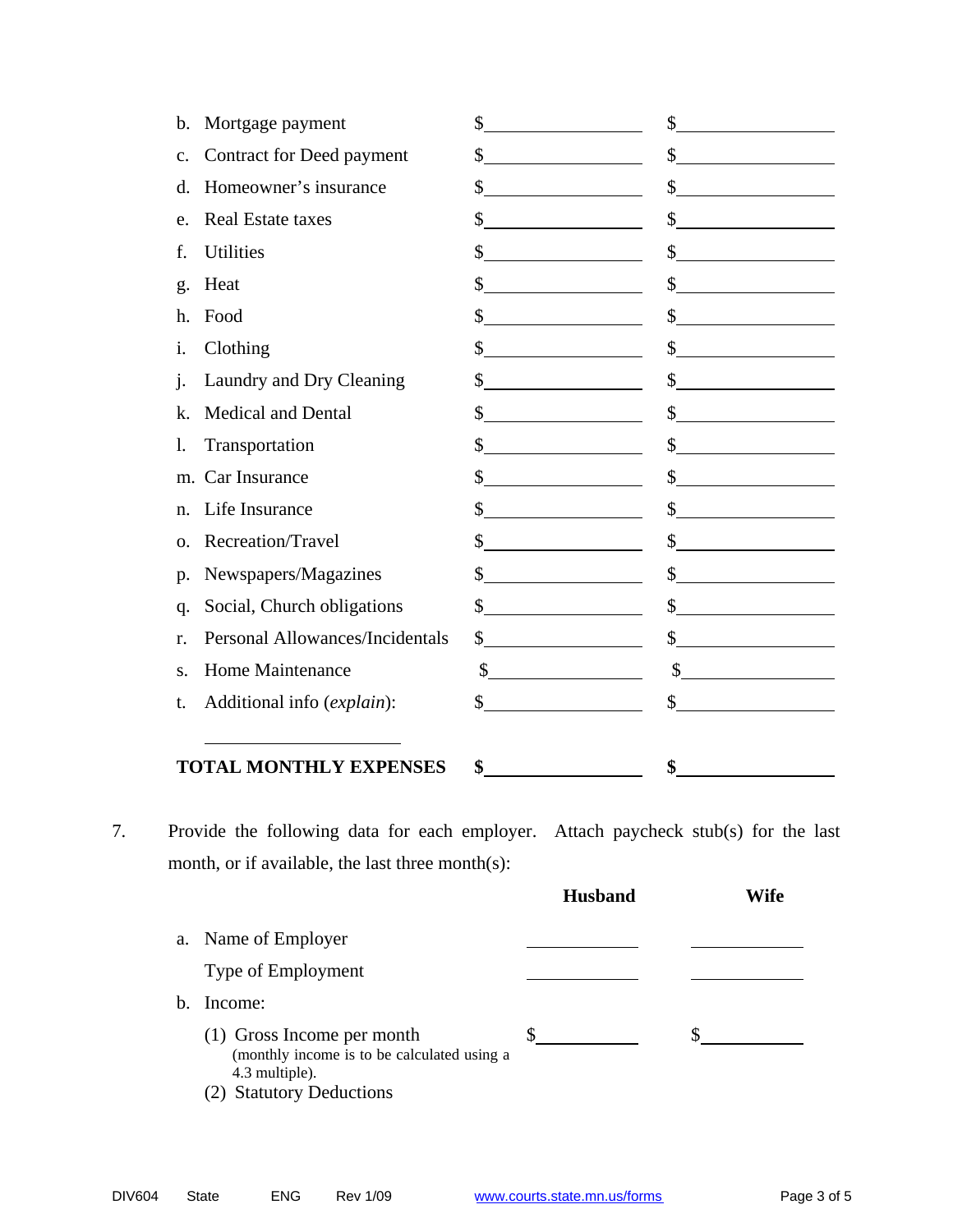| <b>Federal Income Tax</b>                                                        | \$                    | \$                                                                                                                                                                                                                                                                                                                                                                           |
|----------------------------------------------------------------------------------|-----------------------|------------------------------------------------------------------------------------------------------------------------------------------------------------------------------------------------------------------------------------------------------------------------------------------------------------------------------------------------------------------------------|
| <b>State Income Tax</b>                                                          | \$                    | $\sim$                                                                                                                                                                                                                                                                                                                                                                       |
| Social Security, FICA, Medicare                                                  | \$                    | \$<br><u>and a strong part of the strong part of the strong part of the strong part of the strong part of the strong par</u>                                                                                                                                                                                                                                                 |
| <b>Pension Deduction</b>                                                         | \$                    | $\mathbb{S}$                                                                                                                                                                                                                                                                                                                                                                 |
| <b>Union Dues</b>                                                                | \$                    | \$                                                                                                                                                                                                                                                                                                                                                                           |
| Dependent Health/Hospitalization                                                 |                       |                                                                                                                                                                                                                                                                                                                                                                              |
| Coverage                                                                         | \$                    | $\frac{\text{S}}{\text{S}}$                                                                                                                                                                                                                                                                                                                                                  |
| <b>Dental Coverage</b>                                                           | $\frac{\cdot}{\cdot}$ | $\frac{\S_{\frac{1}{2}}}{\S_{\frac{1}{2}}}{\S_{\frac{1}{2}}}{\S_{\frac{1}{2}}}{\S_{\frac{1}{2}}}{\S_{\frac{1}{2}}}{\S_{\frac{1}{2}}}{\S_{\frac{1}{2}}}{\S_{\frac{1}{2}}}{\S_{\frac{1}{2}}}{\S_{\frac{1}{2}}}{\S_{\frac{1}{2}}}{\S_{\frac{1}{2}}}{\S_{\frac{1}{2}}}{\S_{\frac{1}{2}}}{\S_{\frac{1}{2}}}{\S_{\frac{1}{2}}}{\S_{\frac{1}{2}}}{\S_{\frac{1}{2}}}{\S_{\frac{1}{2$ |
| (3) Subtotal Statutory Deductions                                                |                       |                                                                                                                                                                                                                                                                                                                                                                              |
| (4) Net Income<br>(line 1 subtract line 3)<br>(5) Other Pay Deductions (specify) | \$                    | \$                                                                                                                                                                                                                                                                                                                                                                           |
|                                                                                  | \$                    | \$                                                                                                                                                                                                                                                                                                                                                                           |
| (6) Subtotal Other Deductions                                                    | \$                    | \$                                                                                                                                                                                                                                                                                                                                                                           |
| (7) Net Take Home Pay<br>(line 4 subtract line 6)                                | \$                    | \$                                                                                                                                                                                                                                                                                                                                                                           |
| Tax withholding figures above are based                                          |                       |                                                                                                                                                                                                                                                                                                                                                                              |
| on Married/Single taxpayer status with                                           |                       |                                                                                                                                                                                                                                                                                                                                                                              |
| number of deductions<br>what<br>(for                                             |                       |                                                                                                                                                                                                                                                                                                                                                                              |
| example; $M-4$ , $S-2$ ):                                                        | \$                    | \$                                                                                                                                                                                                                                                                                                                                                                           |
| Employer reimbursed expenses                                                     | \$                    | \$                                                                                                                                                                                                                                                                                                                                                                           |
| Specify:                                                                         |                       |                                                                                                                                                                                                                                                                                                                                                                              |
| Other income                                                                     |                       |                                                                                                                                                                                                                                                                                                                                                                              |
| (1) Public Assistance (AFDC/GA)                                                  | $\frac{1}{2}$         | $\mathcal{S}$                                                                                                                                                                                                                                                                                                                                                                |
| (2) Social Security Benefits for party or                                        |                       |                                                                                                                                                                                                                                                                                                                                                                              |
| nonjoint child(ren)                                                              | \$                    | \$                                                                                                                                                                                                                                                                                                                                                                           |
| (3) Unemployment/Worker's Comp.                                                  | \$                    | \$                                                                                                                                                                                                                                                                                                                                                                           |
| (4) Interest income per                                                          | \$                    | \$                                                                                                                                                                                                                                                                                                                                                                           |
| (5) Dividend income per _________                                                | \$                    | \$                                                                                                                                                                                                                                                                                                                                                                           |
| (6) Gross rental income                                                          | \$                    | \$                                                                                                                                                                                                                                                                                                                                                                           |